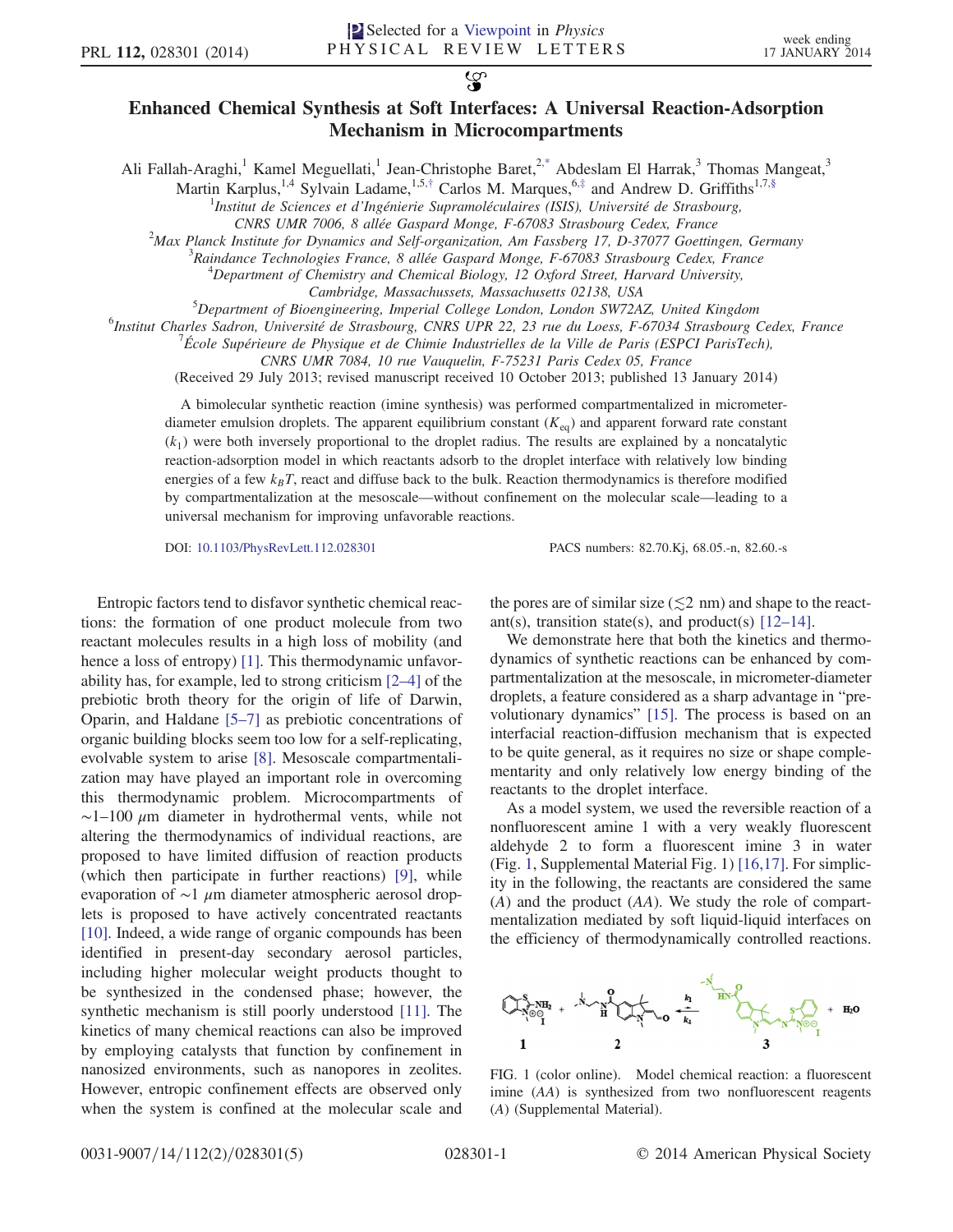We used microfluidic emulsification to produce monodisperse compartments made of aqueous droplets of 2.5 to 160 pL volume (radius R from 8 to 34  $\mu$ m) [\[18\]](#page-4-14) in a fluorinated oil and stabilized by a nonionic surfactant. The surfactant was a triblock copolymer of two perfluoropolyether (PFPE) chains linked by one polyethyleneglycol (PEG) chain [\[19\]](#page-4-15) and used at a concentration of 2.37 mM  $(2\% \text{ w/w})$  in the oil (Supplemental Material, Figs. 2–3 and Supplemental Table 1).

For droplets containing 15 mM of the reactants, the concentration of the product was increasing when the size of the droplet decreased (Fig. [2](#page-1-0)). Although the reaction kinetics in bulk were exponential, in droplets the reaction kinetics were slightly sigmoidal, indicating a mechanism with at least two steps [\[20,21\]](#page-4-16). Both the apparent  $k_1$  and the apparent  $K_{eq}$  were inversely related to the droplet radius, R (Fig. [3](#page-1-1) and Supplemental Material Fig. 4). In 2.5 pL droplets the apparent  $k_1 = 8.2 \times 10^{-4} \text{ M}^{-1} \text{ s}^{-1}$ (calculated using the maximum rate) and the apparent  $K_{\text{eq}} = 0.78 \text{ M}^{-1}$  were 45-fold and 29-fold higher than  $k_1$  and  $K_{eq}$  in bulk. The apparent  $k_{-1}$  was similar in bulk solvent and in droplets of all sizes [Fig. [3\(c\)](#page-1-1)]. Finally, the fluorescent product was located inside the droplet, with no detectable accumulation at the water-oil interface (Fig. [3\(d\),](#page-1-1) Supplemental Fig. 4). The standard Gibbs free energies of the reactants  $Rc$ , transition state  $TS$ , and product Pr were calculated from the apparent  $K_{eq}$ ,  $k_1$ , and  $k_{-1}$ [Fig. [3\(e\)\]](#page-1-1) [22–[24\].](#page-4-17) Imine 3 synthesis becomes more favorable in droplets than in bulk largely due to the decrease in  $G_{R}^{0} - G_{Rc}^{0}$ , whereas there is almost no change in  $G_{Pr}^{0} - G_{TS}^{0}$ , indicating that stabilization of the transition state plays, at most, a minor role.

<span id="page-1-0"></span>

FIG. 2 (color online). Concentration  $C$  of imine 3 product as a function of time in bulk and in droplets. Stoichiometric mixtures of amine 1 and aldehyde 2 were used at the concentrations indicated. The initial rate and equilibrium constant of the reaction are significantly increasing when the reaction occurs in droplets of decreasing sizes (from 160 to 2.5 pL; Supplemental Tables 1–3). Error bars correspond to  $\pm 1$  standard deviation.

We excluded a series of phenonema potentially involved in the mechanism of the reaction enhancement. First, our observations cannot be explained by the droplets functioning as optical resonators since a stable trimethine cyanine dye Cy3 was no more fluorescent when emulsified than in bulk [Supplemental Fig. 5(a)]. Second, the thermodynamics of the reaction is not affected by the Laplace pressure: in 2.5 pL droplets the Laplace pressure  $\gamma/R \approx$ 500 Pa  $\ll$  1 bar ( $\gamma$  being the interfacial tension). Third, partitioning in the oil is not relevant, as when the reactants were encapsulated separately in a mixed emulsion, the fluorescence was not increasing over ten hours, indicating no exchange of the reactants through the oil [\[25\]](#page-4-18) [Supplemental Fig. 5(b)]. Finally, we observed differences

<span id="page-1-1"></span>

FIG. 3 (color online). Equilibrium constant for the reaction in droplets (a), forward (b), and backward (c) rate constants of the reaction as a function of droplet size. The dashed lines correspond to bulk values. The dotted and dashed line correspond to a  $1/R$ relationship recovered in the model [Eq. [\(8\)\]](#page-3-0). The direct fit by linear regression of the droplet data (solid line) shows a negative intercept with the y axis, which is explained by the solubility of the product in the oil phase. Error bars correspond to  $\pm 1$  standard deviation. (d) Fluorescence imaging of 2.5 and 160 pL droplets, showing the increase of product in the small droplets. (e) Thermodynamics of imine formation in 2.5 pL droplets compared to bulk (Supplemental Table 2).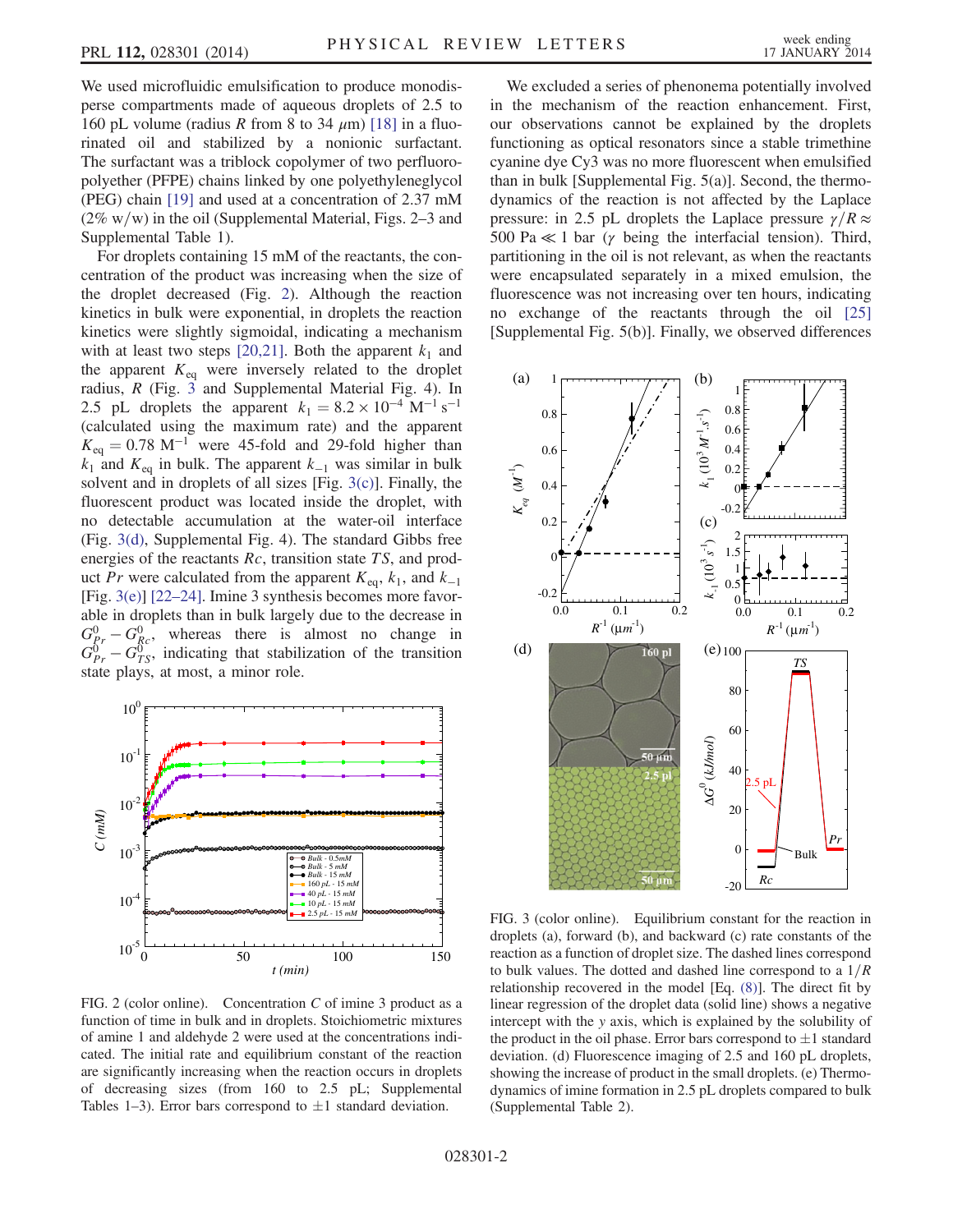in reaction efficiency between batches of surfactant in droplets. We speculated that residual unreacted carboxylate head groups of the PFPE Krytox FSH (DuPont) used in surfactant synthesis [\[19\]](#page-4-15) may lead to the interaction with both the cationic reactants and product at the interface [\[17\]](#page-4-19). However, using a mixture of  $0.2\%$  w/w of the triethylamine salt of Krytox FSH (with free carboxylate) and  $1.8\%$  w/w surfactant did not result in further enhancement of the reaction (compared to  $2\%$  w/w surfactant alone), setting up an upper bound for the potential contamination with residual Krytox.

To explain our experimental results, we developed a minimal model combining the well-known thermodynamic concepts for bulk and surface bimolecular reactions with those for surface adsorption [\[26\].](#page-4-20) We show how bulk reactions in small droplets with finite radius  $R$  can be strongly influenced by reaction and adsorption phenomena at the droplet surface.

The thermodynamic cycle in droplets is governed by four reversible processes: (1) Reaction  $A + A \rightleftarrows AA$  in bulk, (2) binding of reactants to the droplet interface, (3) reaction  $A + A \rightleftarrows AA$  at interface, and (4) dissociation of product AA from the interface (Fig. [4\(a\),\(b\),](#page-2-0) Supplemental Material [\[27\]\)](#page-4-21). Using  $\sigma_A$ ,  $\sigma_{AA}$  as the surface concentrations of A and AA and  $c_A$  and  $c_{AA}$  as their bulk concentrations, mass conservation for a total number  $N_A$  of molecules A reads

$$
4\pi R^2(\sigma_A + 2\sigma_{AA}) + \int_0^R 4\pi r^2 dr [c_A(r) + 2c_{AA}(r)] = N_A.
$$
\n(1)

By assuming that species A and AA have similar diffusion coefficients,  $D = D_A = D_{AA}$ , the bimolecular reactions inside the droplet and at interface are expressed as

$$
\partial_t c_A = 2k_{-1}^b c_{AA} - 2k_1^b c_A^2 + D\Delta c_A \tag{2}
$$

<span id="page-2-1"></span>
$$
\partial_t c_{AA} = -k_{-1}^b c_{AA} + k_1^b c_A^2 + D\Delta c_{AA} \tag{3}
$$

<span id="page-2-2"></span>
$$
\partial_t \sigma_A = 2k_{-1}^s \sigma_{AA} - 2k_1^s \sigma_A^2 - D \nabla c_A|_{r=R} \tag{4}
$$

$$
\partial_t \sigma_{AA} = -k_{-1}^s \sigma_{AA} + k_1^s \sigma_A^2 - D \nabla c_{AA}|_{r=R},\tag{5}
$$

where  $\partial_t$  is the time derivative and  $\Delta$  is the radial component of the diffusion operator in spherical coordinates and  $k_{-1}^{b,s}$  and  $k_1^{b,s}$  the two kinetic coefficients associated with the reaction in bulk  $( b )$  or at the interface  $( s )$ . In an infinite system, the reaction equilibrium constant is  $K_{eq}^b = c_{AA}^{eq}/(c_A^{eq})^2 =$ <br>  $k_f^b/k_{s-1}^b$ . At an isolated interface,  $K_{eq}^s = \frac{\sigma_{AA}^{\text{eq}}}{\sigma_{AA}^{\text{eq}}/(\sigma_A^{\text{eq}})^2} =$  $k_1^s / k_{-1}^s$ . The last terms on the rhs of Eqs. [\(4\)](#page-2-1) and [\(5\)](#page-2-2) account for the net exchange fluxes between the surface and the bulk. For surface densities far from saturation, these fluxes can be written as

$$
-D\nabla c_A|_{r=R} = k_A^{bs} c_A(R) - k_A^{sb} \sigma_A
$$

$$
-D\nabla c_{AA}|_{r=R} = k_{AA}^{bs} c_{AA}(R) - k_{AA}^{sb} \sigma_{AA}
$$
(6)

so that in the absence of any surface and bulk reactions,  $\left. \nabla c_{A} \right|_{r=R} = 0$ ,  $\left. \nabla c_{AA} \right|_{r=R} = 0$ , the bulk and surface densities assume the usual nonsaturated values of the Langmuir isotherm [\[26\],](#page-4-20)

$$
\sigma_A = k_A^{bs} / k_A^{sb} c_A = \delta_A c_A
$$
  
\n
$$
\sigma_{AA} = k_{AA}^{bs} / k_{AA}^{sb} c_{AA} = \delta_{AA} c_{AA},
$$
\n(7)

with the conventional surface to bulk and bulk to surface rate constants  $k_A^{bs}$ ,  $k_A^{sb}$ ,  $k_{AA}^{bs}$ ,  $k_{AA}^{sb}$ . The lengths  $\delta_A = k_A^{bs} / k_A^{sb}$  and  $\delta_{AA} = k_{AA}^{bs} / k_{AA}^{sb}$ , known as the adsorption lengths [\[28\],](#page-4-22) can span a wide range of values from a few nanometers for weakly adsorbing species to macroscopic values for strong surface affinities. Contrary to adsorption phenomena of nonreactive species, adsorption and desorption induces in this case gradients of substrate A and product AA molecules close to the interface. More specifically, product molecules AA generated at the surface can desorb and enrich, before decaying, the immediate vicinity of the interface, over a characteristic length  $\xi$  determined by the diffusion coefficient D and the decay time  $k_{-1}^b$  of the molecules,  $\xi^2 = D/k_{-1}^b$ <br>[Fig. [4\(b\),\(c\)\]](#page-2-0). In the experiments,  $k_{-1}^b = 1.06 \times 10^{-3}$  s<sup>-1</sup>,  $D = 2.39 \times 10^{-10} \text{ m}^2 \text{ s}^{-1}$ ,  $\xi = 476 \text{ }\mu\text{m} > R$ . In the limit where  $R \ll \xi$ , the desorbed product molecules quickly redistribute in the droplet resulting in a homogeneous fluo-

<span id="page-2-0"></span>

FIG. 4 (color online). (a) Model scheme for the reaction including surface interactions. Reactants and products in bulk and at the surface are subscripted b and s, respectively. The net flux is shown by blue arrows. (b) Scheme of the diffusion process for the products towards the bulk of a droplet of radius  $R$ . (c,d) Concentration profiles were obtained by solving the adsorptionreaction-diffusion equation for two limiting cases  $R/\xi=0.1$ (c) and  $R/\xi = 10$  (d)  $(\xi = \sqrt{D/k_{-1}})$ .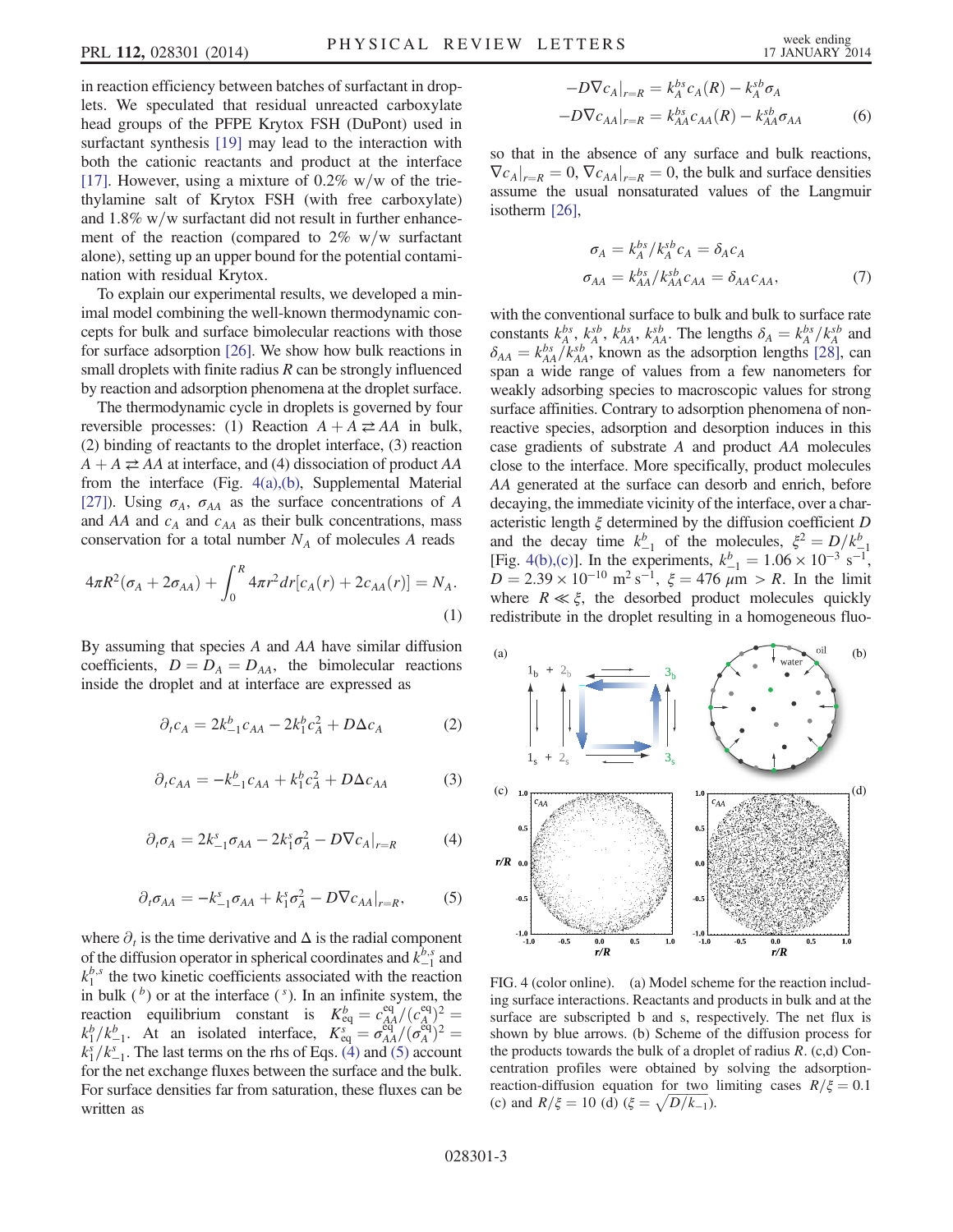rescence in the droplet, as seen in the experiments (Fig. [3\)](#page-1-1). In this limit, the reaction-adsorption model can be solved analytically (see Supplemental Material [\[27\]](#page-4-21) for the derivation): for small droplets  $R \ll \xi$  and relatively low surface affinities  $(\delta_{A,AA} \ll R)$  of the substrate and product, the surface mediated reaction is of second order and with an effective reaction constant,

<span id="page-3-0"></span>
$$
K_{\text{eq}}^{\text{eff}} = \frac{\langle c_{AA} \rangle}{c^2} = K_{\text{eq}}^s \frac{3 \delta_A^2}{R} \left( \frac{k_{-1}^b}{k_{-1}^s} + \frac{k_{-1}^b}{k_{AA}^{sb}} \right)^{-1},\tag{8}
$$

where  $\langle c_{AA} \rangle$  and c are the average concentrations of products and reactants, respectively. Equation [\(8\)](#page-3-0) first shows that the reaction in droplets is—as in bulk—second order (an order of 1.88 was measured experimentally— Supplemental Table 3). This also implies that the system is in the linear phase of the Langmuir isotherm, where the surface is unsaturated [\[26\]](#page-4-20), consistent with (i) the relatively low affinity interaction of the reactants with the interface and (ii) the fact that the rate limiting step of the reaction is chemical [\[29\]](#page-4-23). Second, Eq. [\(8\)](#page-3-0) displays a  $1/R$  dependence, qualitatively recovered in the experiments  $RK_{\text{eq}} = 5.5 \pm 2.5 \times 10^{-6} \text{ m} \cdot \text{M}^{-1}$  [Fig. [3\(a\)\]](#page-1-1). Quantitatively, the experiments show a slope  $\partial K_{eq}/\partial(1/R) \approx$  $8.3 \times 10^{-6}$  M<sup>-1</sup> m that can be used to estimate the binding energy  $\varepsilon_A$  of the reactants to the interface in the limit of fast product desorption  $(k_{AA}^{sb} \gg k_{-1}^{s})$  [\[30\]](#page-4-24),

$$
\epsilon_A = k_B T \ln(\delta_A/a) = \frac{k_B T}{2} \ln \left( \frac{1}{3a K_{\text{eq}}^b} \frac{dK_{\text{eq}}^{\text{eff}}}{d1/R} \right), \quad (9)
$$

with a molecular length  $a = 1$  nm,  $\varepsilon_A \sim 5.7k_BT$  $(14 \text{ kJ} \cdot \text{mol}^{-1})$ . This relatively low binding energy is equivalent to about five van der Waals interactions. It is the (negative) free energy of binding of the reactants to the interface that compensates the increase in  $G_{Rc}^{0}$  observed in droplets compared to in bulk [Fig. [3\(e\)\]](#page-1-1). The model is also self-consistent as the affinity length  $\delta_A = 0.1 \mu m \ll$  $R$  as initially hypothesized. Finally, the negative intercept of  $K_{eq}$  as a function of  $1/R$  with the y axis (−0.25 M<sup>-1</sup>) is attributed to product sequestration in the micellar fraction. Assuming that any imine 3 in the micellar fraction is nonfluorescent, we estimate the amount of product in the oil  $c_{AA}^{\text{mic}}$  using the fact that, at equilibrium, only a small fraction of the reactants is transformed to product,  $c_{AA}^{\text{mic}} \approx -K_{\text{eq}}^{\text{eff}} c_A^2 \sim 56 \ \mu\text{M}.$ 

Interestingly, it has previously been shown that several reactions are greatly accelerated when carried out in vigorously stirred aqueous suspensions with high interfacial area [\[31\].](#page-4-25) Here, comparing the energies involved provides interesting insights: in 2.5 pL droplets the chemical equilibrium is shifted by  $\sim$ 10 kJ · mol<sup>-1</sup> which corresponds to a total chemical energy of 10−<sup>12</sup> J with a concentration of ∼0.17 mM of product. The mechanical work done to create the interface of the 2.5 pL droplet is  $W = 4\pi \gamma R^2 \sim 10^{-12}$  J, the same order of magnitude as the chemical energy. The improvement in reaction efficiency in droplets apparently comes from the transformation of the mechanical energy used to form droplets into chemical energy which might also provide a mechanistic basis for the acceleration seen with the "on water" reactions that has so far not been elucidated.

The reaction-diffusion-adsorption mechanism described here has a number of interesting features. The mechanism is noncatalytic, reaction thermodynamics being shifted in favor of product formation in droplets compared to in bulk solvent (water). It also relies on compartmentalizations at the mesoscale in micrometer-diameter droplets rather than in nanosized environments, such as nanopores in zeolites [\[12](#page-4-11)–14] or micelles [\[32,33\].](#page-4-26) However, compared to catalysis by confinement at the molecular scale—as is the case with zeolite catalysts—we expect the mechanism we describe to be quite general, requiring no size or shape complementarity and only relatively low energy binding of the reactants to the droplet interface. There are, nevertheless, some similarities with the enhancement of certain reactions in micellar systems. In some cases, micelles function as catalysts (reduction of the activation energy) while in other cases the enhancement is thought to be due to the micellar microenvironment (activity coefficient effects). However, for bimolecular reactions, the dominant effect in many cases is thought to be due to reactants being concentrated relative to the surrounding water phase through interaction with the micelle surface or insertion into the micelle itself (entropy effects) [\[32,33\]](#page-4-26) as we observed for the droplet system.

Micrometer-size compartments are ubiquitous in the environment. In particular, aerosol droplets are present in massive quantities in the atmosphere and have a very important impact on atmospheric processes, climate, and health [\[34\].](#page-4-27) The mechanism we describe could help to explain the organic mass in present-day atmospheric secondary aerosols (formed in the atmosphere by condensation of atmospheric gases) [\[34,11\]](#page-4-27). The operation of this mechanism in ancient aerosol droplets [\[10\]](#page-4-9), or other micron-scale spaces, such as those found in hydrothermal vents [\[9\],](#page-4-8) may also help to explain how, despite the inherent thermodynamic unfavorability of synthetic reactions, a sufficient level of prebiotic synthetic chemistry was achieved for autocatalytic systems capable of self-replication and evolution to appear and life to begin [\[15\].](#page-4-12) Finally, our results could also have implications in synthetic biology approaches for the design, creation, and control of minimal biomimetic systems having specific synthetic functions [\[35,36\]](#page-4-28).

In summary, we have shown that the efficiency of a synthetic reaction can be enhanced in picolitre volume droplets. The results can be explained by a simple reaction-adsorption mechanism coupling bulk and surface reactions that requires only relatively low binding energies of a few  $k_B T$  (equivalent to just a few van der Waals